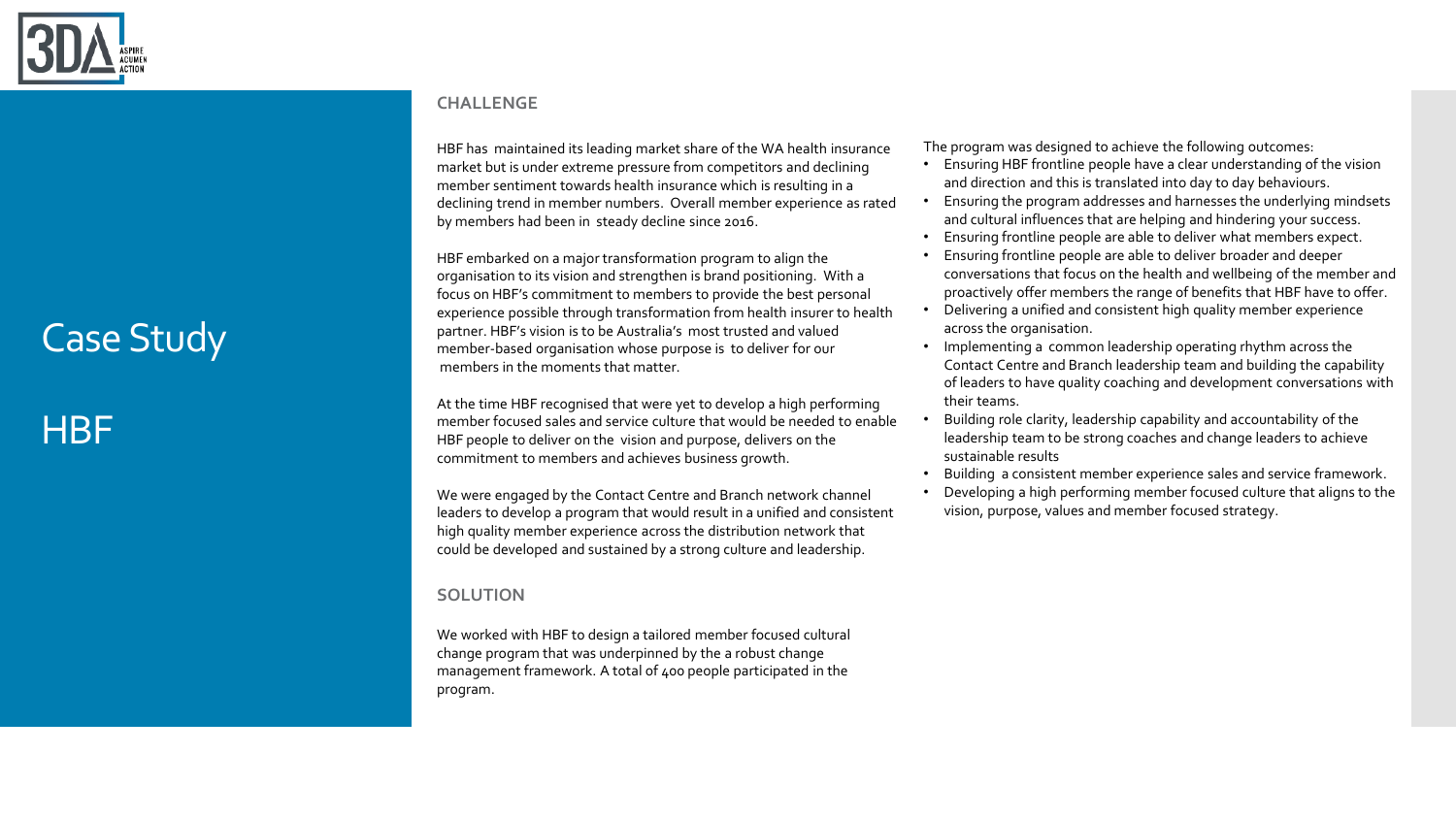

# Case Study

### **HBF**

The program commenced by engaging with the frontline and leadership team to involve them in the design and shaping of the desired culture. We co-designed the member focused conversation framework, leadership framework and rhythm.

Through a series of leadership and front line capability building workshops we assisted HBF to translate the member focused strategy into the desired behaviours with the right quality support actions for the new behaviours to be applied on the job and embedded in daily conversations.

We followed the workshops with a series of coaching sessions on the job for Leaders to assist them with their application of new leadership behaviours ,as they assisted their teams to make the transition and achieve the cultural and financial objectives.

#### **RESULTS**

As a result of this program the following has been achieved over a 18 month period

- Increased service NPS from 72% in 2018 up to 86% on inbound calls in May 2020
- Quarterly Brand Net promoter score has moved from 6.2 in 2018 up to 13.2 in May 2020 (average across the industry is 5.9)
- Improvement in first point resolution up to 92%
- Staff engagement from 38% in 2018 to 71% May 2020
- In the recent COVID-19 move to 97% or 220 team members of the contact centre working from home was made seamless by the established leadership routines, using technology we continued the face to face conversations, observation coaching sessions, team meetings, check ins and focus sessions just as if we were in the office, this led to the largest team in the business being the most connected throughout.